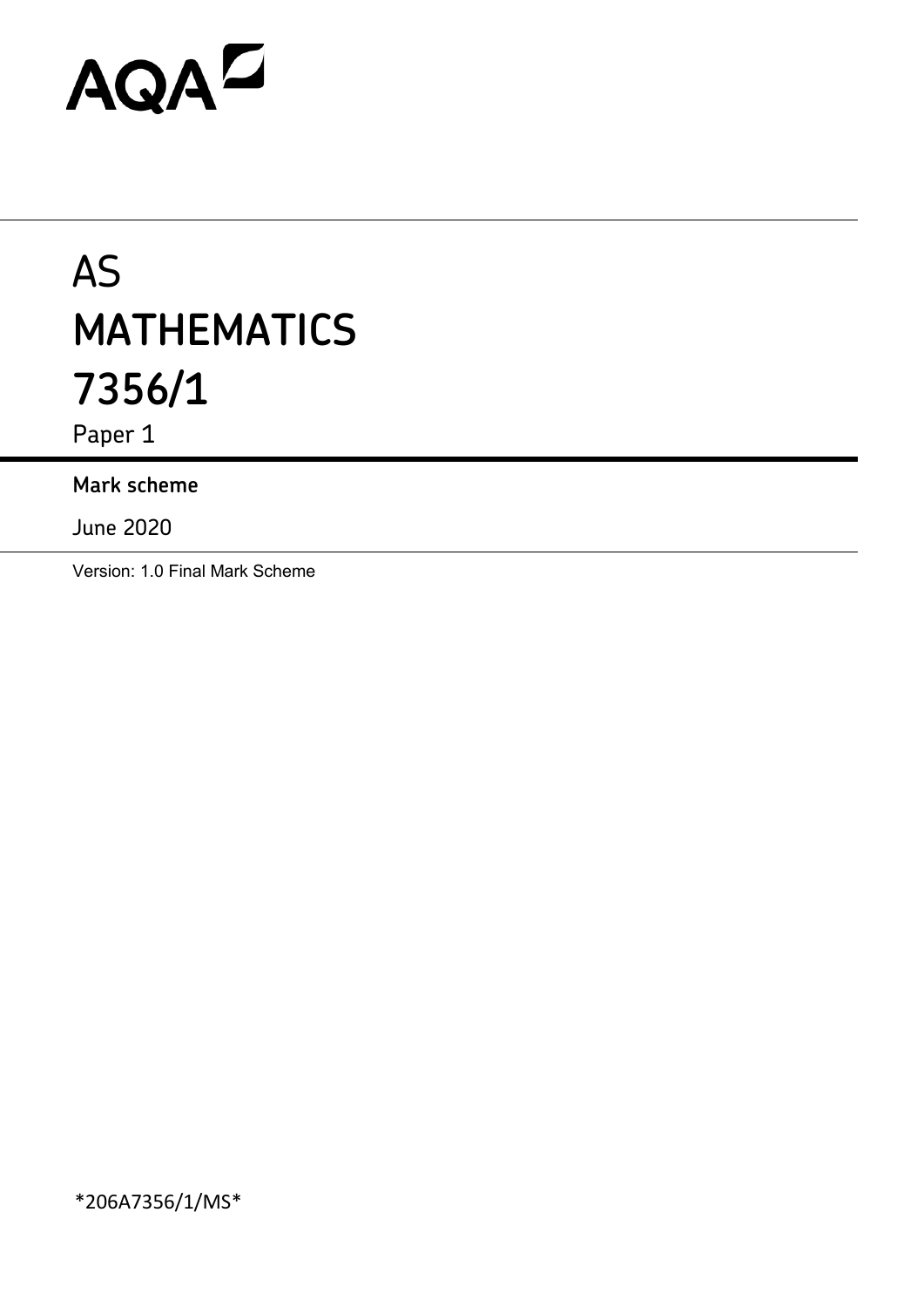Mark schemes are prepared by the Lead Assessment Writer and considered, together with the relevant questions, by a panel of subject teachers. This mark scheme includes any amendments made at the standardisation events which all associates participate in and is the scheme which was used by them in this examination. The standardisation process ensures that the mark scheme covers the students' responses to questions and that every associate understands and applies it in the same correct way. As preparation for standardisation each associate analyses a number of students' scripts. Alternative answers not already covered by the mark scheme are discussed and legislated for. If, after the standardisation process, associates encounter unusual answers which have not been raised they are required to refer these to the Lead Examiner.

It must be stressed that a mark scheme is a working document, in many cases further developed and expanded on the basis of students' reactions to a particular paper. Assumptions about future mark schemes on the basis of one year's document should be avoided; whilst the guiding principles of assessment remain constant, details will change, depending on the content of a particular examination paper.

Further copies of this mark scheme are available from aqa.org.uk

**Copyright information**

AQA retains the copyright on all its publications. However, registered schools/colleges for AQA are permitted to copy material from this booklet for their own internal use, with the following important exception: AQA cannot give permission to schools/colleges to photocopy any material that is acknowledged to a third party even for internal use within the centre.

Copyright © 2020 AQA and its licensors. All rights reserved.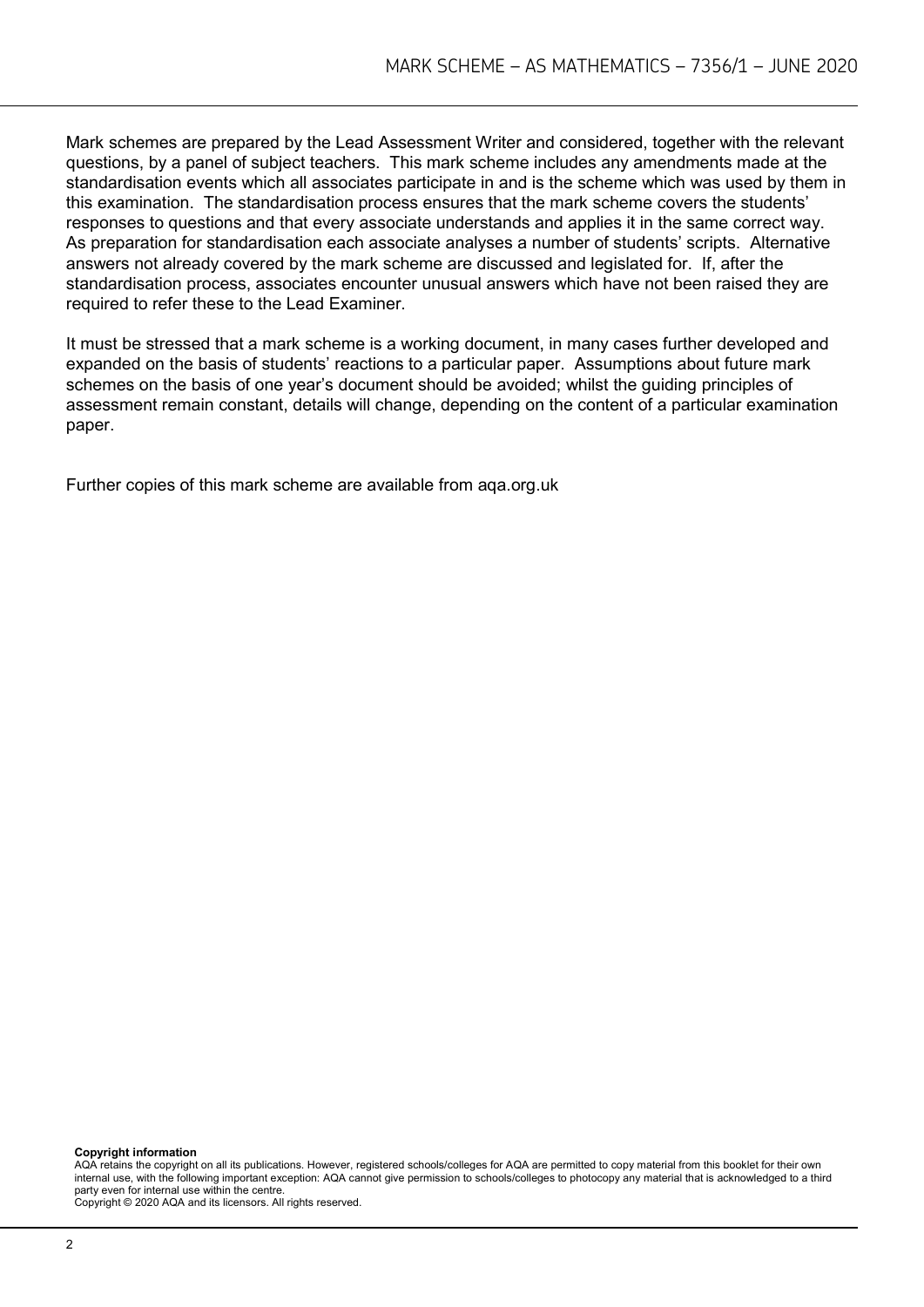# **Mark scheme instructions to examiners**

# General

The mark scheme for each question shows:

- the marks available for each part of the question
- the total marks available for the question
- marking instructions that indicate when marks should be awarded or withheld including the principle on which each mark is awarded. Information is included to help the examiner make his or her judgement and to delineate what is creditworthy from that not worthy of credit
- a typical solution. This response is one we expect to see frequently. However credit must be given on the basis of the marking instructions.

If a student uses a method which is not explicitly covered by the marking instructions the same principles of marking should be applied. Credit should be given to any valid methods. Examiners should seek advice from their senior examiner if in any doubt.

# **Key to mark types**

| M | mark is for method                                                 |
|---|--------------------------------------------------------------------|
| R | mark is for reasoning                                              |
|   | mark is dependent on M or m marks and is for accuracy              |
|   | mark is independent of M or m marks and is for method and accuracy |
|   | mark is for explanation                                            |
|   | follow through from previous incorrect result                      |

# **Key to mark scheme abbreviations**

| CAO         | correct answer only                                               |
|-------------|-------------------------------------------------------------------|
| <b>CSO</b>  | correct solution only                                             |
| ft          | follow through from previous incorrect result                     |
| 'their'     | Indicates that credit can be given from previous incorrect result |
| <b>AWFW</b> | anything which falls within                                       |
| <b>AWRT</b> | anything which rounds to                                          |
| <b>ACF</b>  | any correct form                                                  |
| AG          | answer given                                                      |
| <b>SC</b>   | special case                                                      |
| <b>OE</b>   | or equivalent                                                     |
| <b>NMS</b>  | no method shown                                                   |
| PI          | possibly implied                                                  |
| <b>SCA</b>  | substantially correct approach                                    |
| sf          | significant figure(s)                                             |
| dp          | decimal place(s)                                                  |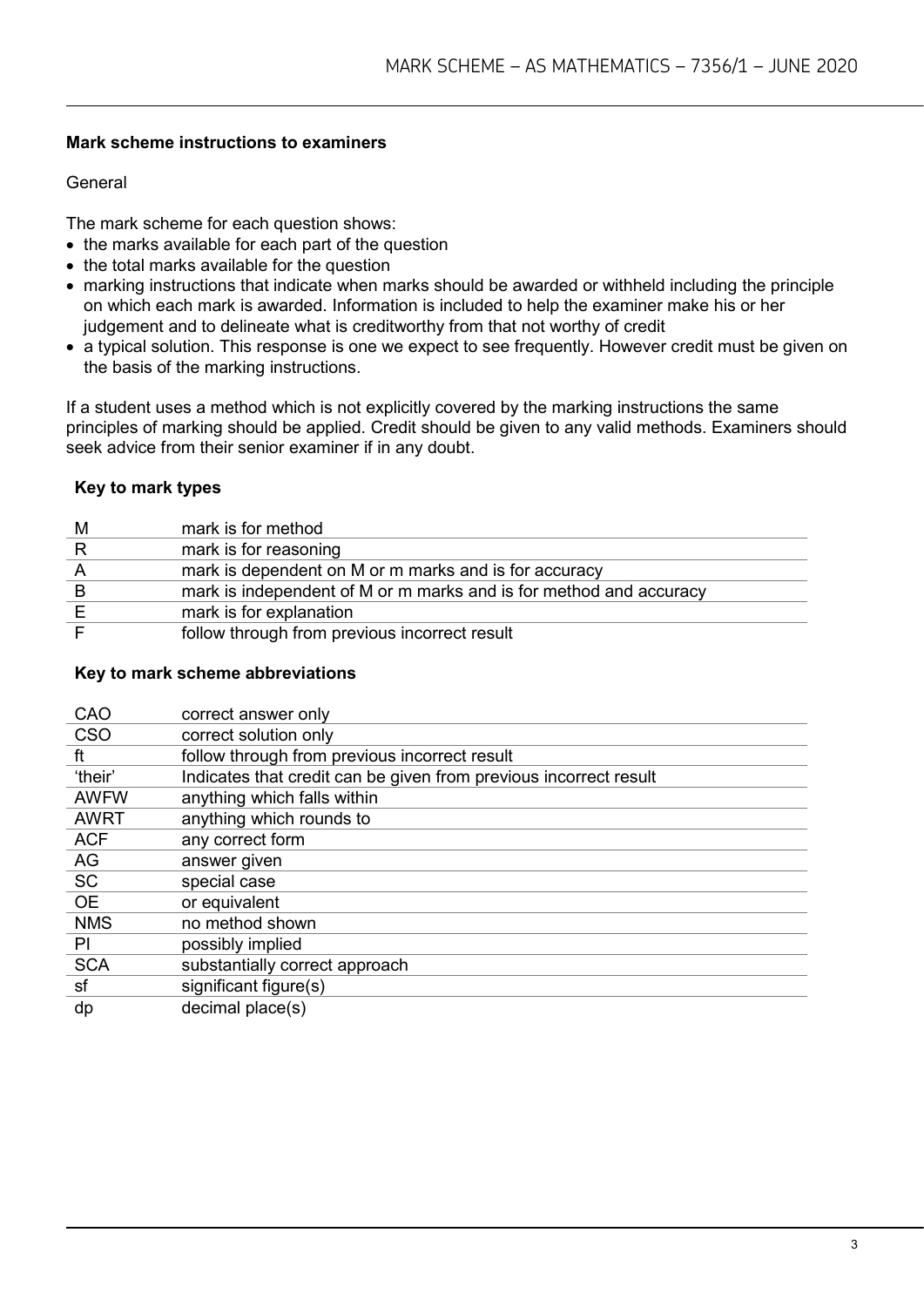# **AS/A-level Maths/Further Maths assessment objectives**

| <b>AO</b>       |        | <b>Description</b>                                                                |  |  |  |  |
|-----------------|--------|-----------------------------------------------------------------------------------|--|--|--|--|
|                 | AO1.1a | Select routine procedures                                                         |  |  |  |  |
| AO <sub>1</sub> | AO1.1b | Correctly carry out routine procedures                                            |  |  |  |  |
|                 | AO1.2  | Accurately recall facts, terminology and definitions                              |  |  |  |  |
|                 | AO2.1  | Construct rigorous mathematical arguments (including proofs)                      |  |  |  |  |
| AO <sub>2</sub> | AO2.2a | Make deductions                                                                   |  |  |  |  |
|                 | AO2.2b | Make inferences                                                                   |  |  |  |  |
|                 | AO2.3  | Assess the validity of mathematical arguments                                     |  |  |  |  |
|                 | AO2.4  | Explain their reasoning                                                           |  |  |  |  |
|                 | AO2.5  | Use mathematical language and notation correctly                                  |  |  |  |  |
|                 | AO3.1a | Translate problems in mathematical contexts into mathematical processes           |  |  |  |  |
|                 | AO3.1b | Translate problems in non-mathematical contexts into mathematical processes       |  |  |  |  |
|                 | AO3.2a | Interpret solutions to problems in their original context                         |  |  |  |  |
|                 | AO3.2b | Where appropriate, evaluate the accuracy and limitations of solutions to problems |  |  |  |  |
| AO3             | AO3.3  | Translate situations in context into mathematical models                          |  |  |  |  |
|                 | AO3.4  | Use mathematical models                                                           |  |  |  |  |
|                 | AO3.5a | Evaluate the outcomes of modelling in context                                     |  |  |  |  |
|                 | AO3.5b | Recognise the limitations of models                                               |  |  |  |  |
|                 | AO3.5c | Where appropriate, explain how to refine models                                   |  |  |  |  |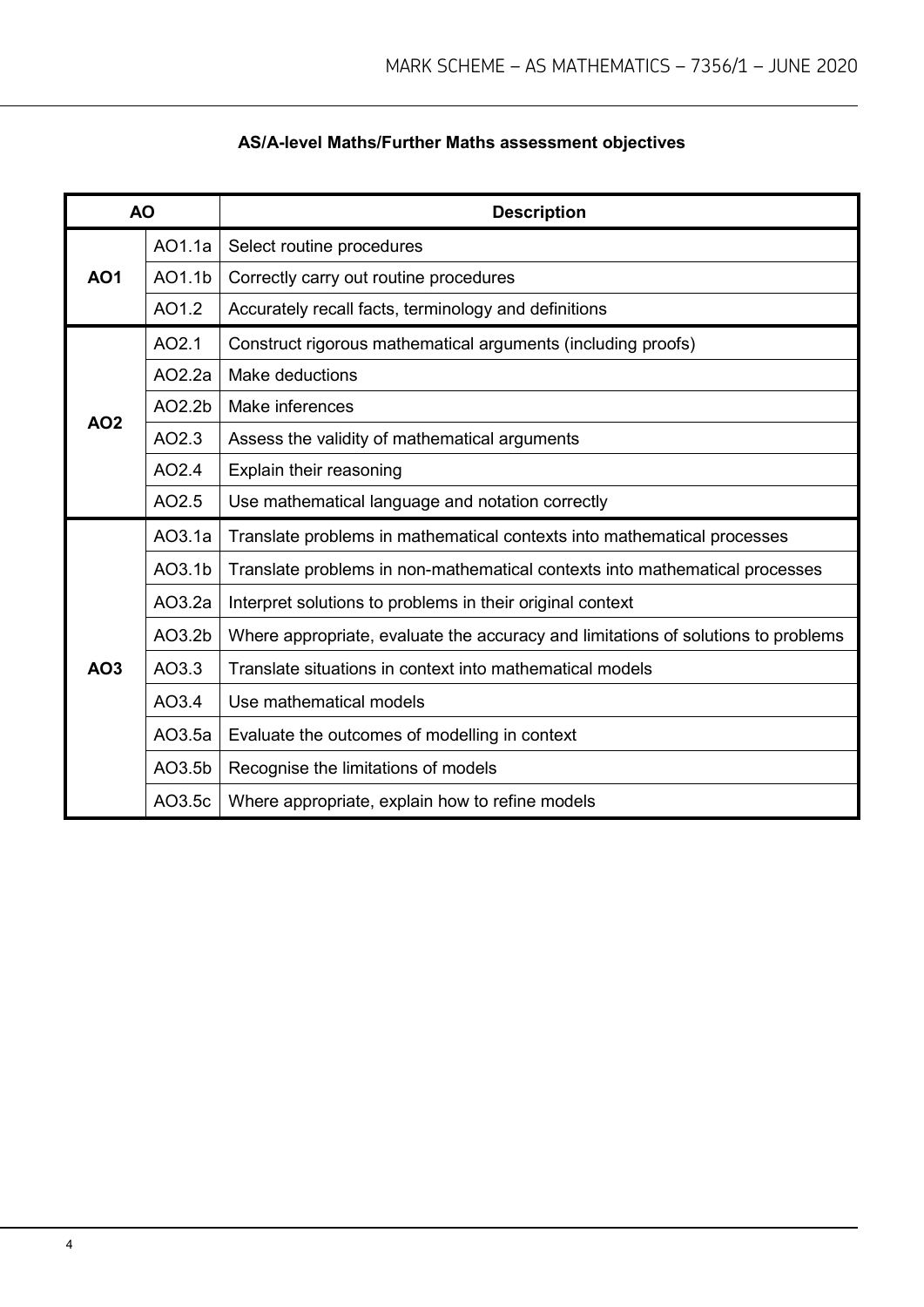Examiners should consistently apply the following general marking principles

# **No Method Shown**

Where the question specifically requires a particular method to be used, we must usually see evidence of use of this method for any marks to be awarded.

Where the answer can be reasonably obtained without showing working and it is very unlikely that the correct answer can be obtained by using an incorrect method, we must award **full marks**. However, the obvious penalty to students showing no working is that incorrect answers, however close, earn **no marks**.

Where a question asks the student to state or write down a result, no method need be shown for full marks.

Where the permitted calculator has functions which reasonably allow the solution of the question directly, the correct answer without working earns **full marks**, unless it is given to less than the degree of accuracy accepted in the mark scheme, when it gains **no marks**.

#### **Otherwise we require evidence of a correct method for any marks to be awarded.**

#### **Diagrams**

Diagrams that have working on them should be treated like normal responses. If a diagram has been written on but the correct response is within the answer space, the work within the answer space should be marked. Working on diagrams that contradicts work within the answer space is not to be considered as choice but as working, and is not, therefore, penalised.

### **Work erased or crossed out**

Erased or crossed out work that is still legible and has not been replaced should be marked. Erased or crossed out work that has been replaced can be ignored.

# **Choice**

When a choice of answers and/or methods is given and the student has not clearly indicated which answer they want to be marked, mark positively, awarding marks for all of the student's best attempts. Withhold marks for final accuracy and conclusions if there are conflicting complete answers or when an incorrect solution (or part thereof) is referred to in the final answer.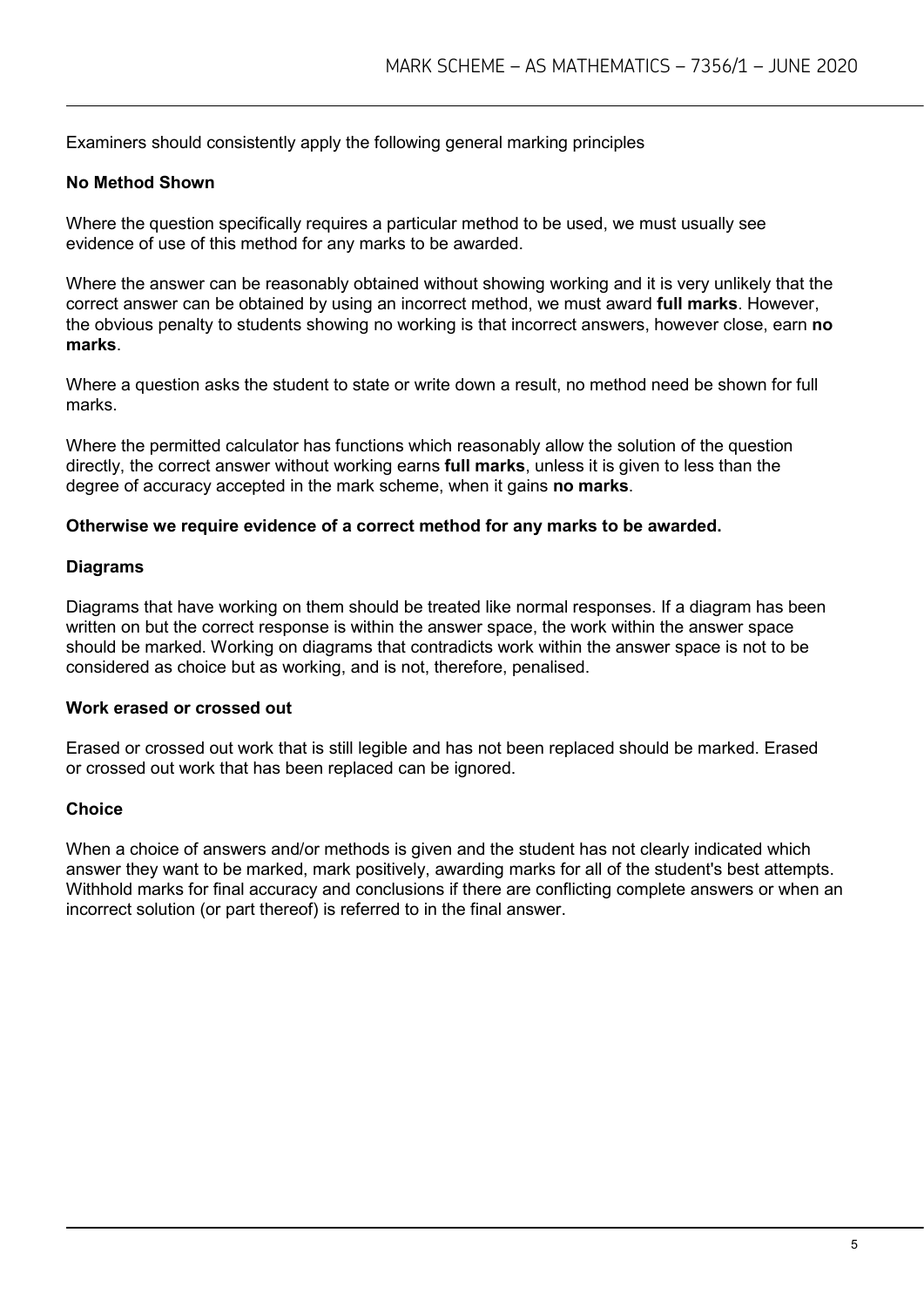| w | <b>Marking Instructions</b> | <b>AO</b>        | <b>Marks</b>   | <b>Typical Solution</b>                    |
|---|-----------------------------|------------------|----------------|--------------------------------------------|
|   | Ticks correct box           | 1.1 <sub>b</sub> | B <sub>1</sub> | The gradient is positive and<br>decreasing |
|   | Total                       |                  |                |                                            |

| u | <b>Marking Instructions</b> | ΑO   | Marks          | Typical Solution          |
|---|-----------------------------|------|----------------|---------------------------|
|   | Ticks correct box           | 2.2a | B <sub>1</sub> | $f(2x) = 10$ when $x = 2$ |
|   | <b>Total</b>                |      |                |                           |

| Q    | <b>Marking Instructions</b>                                                                              | <b>AO</b>        | <b>Marks</b>   | <b>Typical Solution</b>                                                                |
|------|----------------------------------------------------------------------------------------------------------|------------------|----------------|----------------------------------------------------------------------------------------|
| 3(a) | Explains that Jia should not have<br>cancelled by $cos\theta$ OE<br>Or obtains solution $\cos\theta = 0$ | 2.3              | E1             | Jia should not have cancelled by $cos\theta$<br>Jia has forgotten a second solution to |
|      | Explains that Jia has omitted the<br>other solution to $cos\theta = 0.5$<br>ОE                           | 2.3              | E1             | $cos\theta = 0.5$                                                                      |
|      | <b>Subtotal</b>                                                                                          |                  | $\overline{2}$ |                                                                                        |
| 3(b) | Obtains any two correct<br>solutions.<br>Accept answer written in part (a)                               | 1.1a             | M <sub>1</sub> | $\theta = \pm 60^{\circ}$<br>and $±90^\circ$                                           |
|      | Obtains four correct solutions<br>and no extra ones                                                      | 1.1 <sub>b</sub> | A1             |                                                                                        |
|      | <b>Subtotal</b>                                                                                          |                  | $\overline{2}$ |                                                                                        |
|      | <b>Question Total</b>                                                                                    |                  | 4              |                                                                                        |

| Q | <b>Marking Instructions</b>                                                                                    | <b>AO</b>        | <b>Marks</b>   | <b>Typical Solution</b>                                                                                                  |
|---|----------------------------------------------------------------------------------------------------------------|------------------|----------------|--------------------------------------------------------------------------------------------------------------------------|
| 4 | Expands with correct binomial<br>coefficients for at least the two<br>terms required. Accept ${}^4C_2$ etc. PI | 1.1a             | M <sub>1</sub> | $(\sqrt{3})^4$ + 4( $\sqrt{3})^3\sqrt{2}$ + 6( $\sqrt{3})^2(\sqrt{2})^2$ +<br>4 $\sqrt{3}(\sqrt{2})^3$ + ( $\sqrt{2})^4$ |
|   | Correctly simplifies or evaluates at<br>least one of the irrational terms PI<br>by 20 $\sqrt{6}$               | 1.1 <sub>b</sub> | B1             | $4 \times 3\sqrt{3} \times \sqrt{2} - 4 \times \sqrt{3} \times 2\sqrt{2}$<br>$= 12\sqrt{6} - 8\sqrt{6}$                  |
|   | Obtains ± correct answer<br>Accept AWRT 9.8                                                                    | 1.1 <sub>b</sub> | A1             | $= 4\sqrt{6}$                                                                                                            |
|   | Total                                                                                                          |                  | 3              |                                                                                                                          |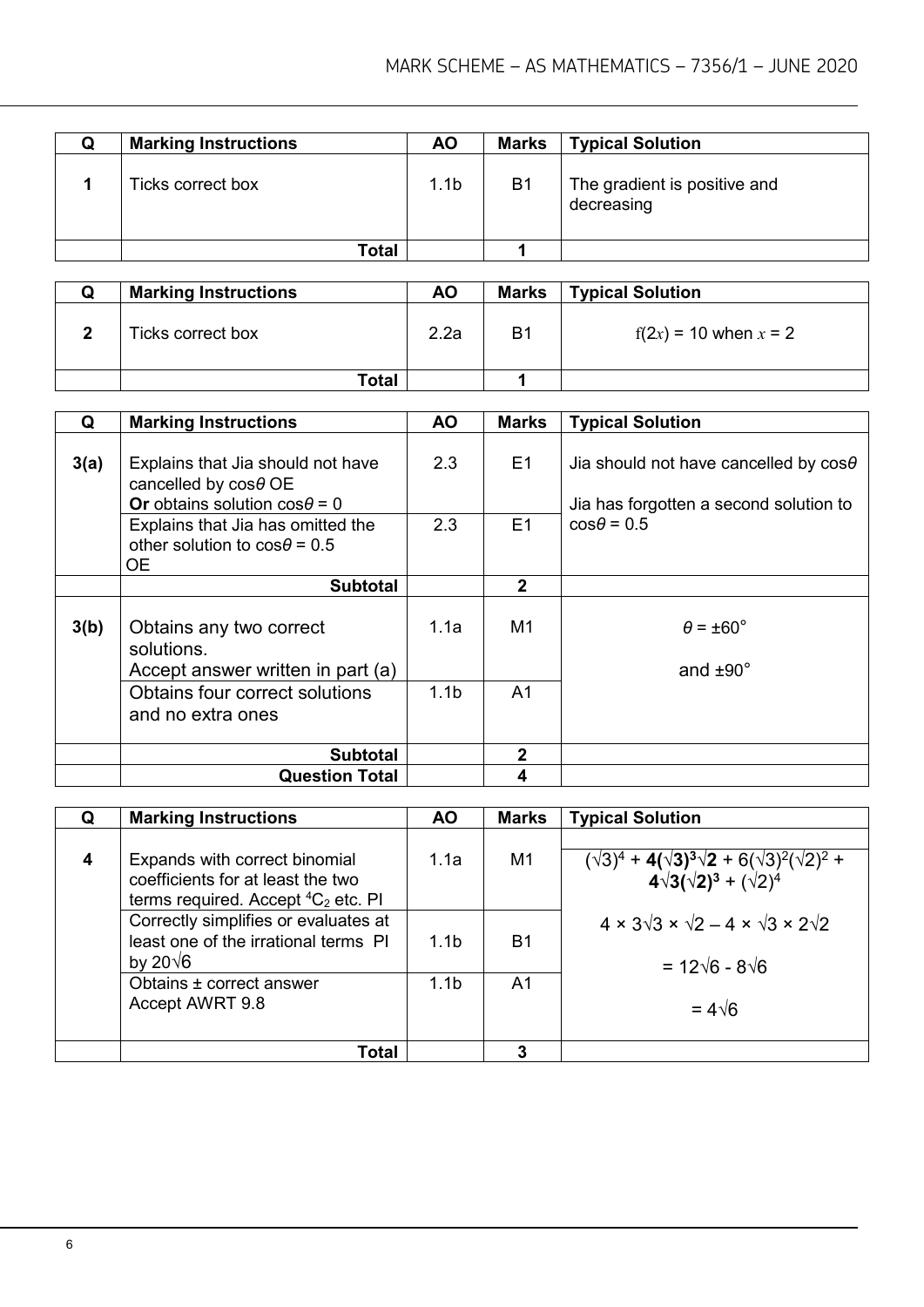| Q | <b>Marking Instructions</b>                                                                          | <b>AO</b>        | <b>Marks</b>   | <b>Typical Solution</b>                                                   |
|---|------------------------------------------------------------------------------------------------------|------------------|----------------|---------------------------------------------------------------------------|
|   |                                                                                                      |                  |                |                                                                           |
| 5 | Uses correct formula and notation<br>for this function; must have<br>substituted $(x + h)$ correctly | 1.1a             | M1             | $\lim \frac{4(x+h)^2 + (x+h) - (4x^2 + x)}{h}$<br>$h\rightarrow 0$<br>h   |
|   | Multiplies out $4(x+h)^2$ correctly                                                                  | 1.1 <sub>b</sub> | <b>B1</b>      | $\lim \frac{4x^2 + 8xh + 4h^2 + x + h - 4x^2 - x}{h}$<br>$h\rightarrow 0$ |
|   | Obtains numerator with no $x^2$ or x<br>terms PI                                                     | 1.1 <sub>b</sub> | A1             | $\lim \frac{8xh + 4h^2 + h}{h}$<br>$h\rightarrow 0$ $h$                   |
|   | Completes rigorous argument,<br>including dividing by $h$ and correctly<br>using limit               | 2.1              | R <sub>1</sub> | $\lim (8x + 4h + 1)$<br>$h\rightarrow 0$<br>$= 8x + 1$                    |
|   | Total                                                                                                |                  | 4              |                                                                           |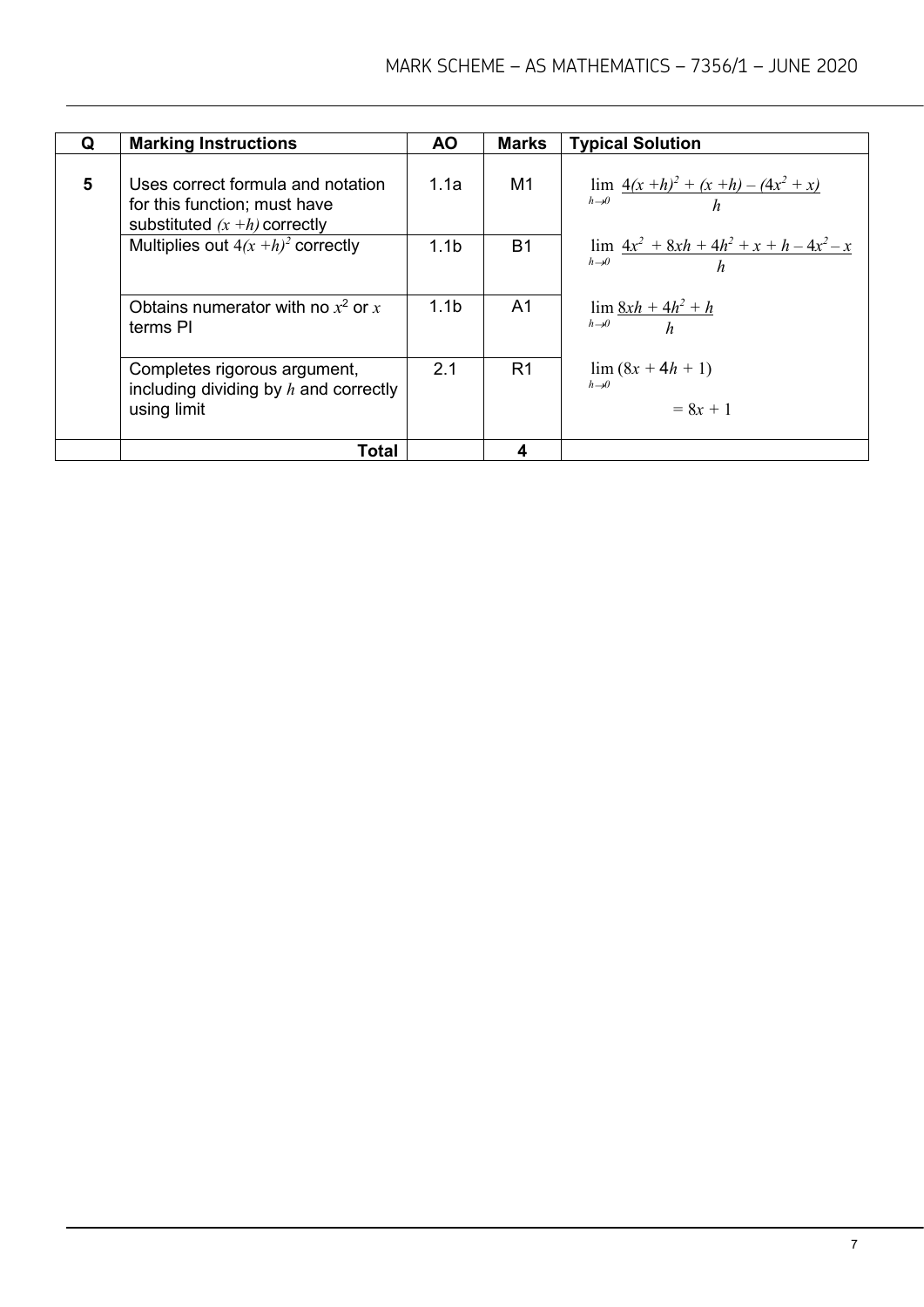| Q    |                                                                                         | <b>AO</b>        | <b>Marks</b>     |                                            |
|------|-----------------------------------------------------------------------------------------|------------------|------------------|--------------------------------------------|
|      | <b>Marking Instructions</b>                                                             |                  |                  | <b>Typical Solution</b>                    |
| 6(a) | Substitutes $x = 2$ into function                                                       | 1.1a             | M <sub>1</sub>   | $f(2) = 2^3 - 2^2 + 2 - 6$                 |
|      | Completes reasoned argument to<br>explain that $f(2) = 0$ shows $(x - 2)$               | 2.1              | R <sub>1</sub>   | $f(2) = 0$                                 |
|      | is a factor                                                                             |                  |                  | which shows that $(x - 2)$ is a factor     |
|      | <b>Subtotal</b>                                                                         |                  | $\overline{2}$   |                                            |
| 6(b) | Obtains correct factor                                                                  | 1.1 <sub>b</sub> | B1               | $x^2 + x + 3$                              |
|      | <b>Subtotal</b>                                                                         |                  | 1                |                                            |
| 6(c) | Calculates discriminant for their<br>quadratic OE                                       | 3.1a             | M <sub>1</sub>   | $x^2 + x + 3 = 0$                          |
|      |                                                                                         |                  |                  | Discriminant = $1^2 - 4 \times 1 \times 3$ |
|      | States that there are no real                                                           | 2.1              | A <sub>1</sub>   | $= -11 < 0$                                |
|      | solutions from the quadratic                                                            |                  |                  | So no real solutions to the quadratic      |
|      | Deduces that there is only one                                                          | 2.2a             | <b>B1</b>        |                                            |
|      | solution coming from factor $(x - 2)$                                                   |                  |                  | Therefore $x = 2$ is the only solution     |
|      | <b>Subtotal</b>                                                                         |                  | $\overline{3}$   |                                            |
| 6(d) | Expresses equation as a cubic in a<br>single different variable or in terms<br>of $e^x$ | 3.1a             | M1               | $y^3 - y^2 + y - 6 = 0$<br>where $y = e^x$ |
|      | $(e^x)^3 - (e^x)^2 + (e^x) - 6 = 0$                                                     |                  |                  | Solution $y = 2$                           |
|      | Obtains solution $e^x = 2$                                                              | 1.1 <sub>b</sub> | A <sub>1</sub>   | $e^x = 2$                                  |
|      |                                                                                         | 1.1 <sub>b</sub> | A <sub>1</sub>   | $x = \ln 2$                                |
|      | Obtains In 2. ISW                                                                       |                  |                  |                                            |
|      | <b>Subtotal</b>                                                                         |                  | 3                |                                            |
|      | <b>Question Total</b>                                                                   |                  | $\boldsymbol{9}$ |                                            |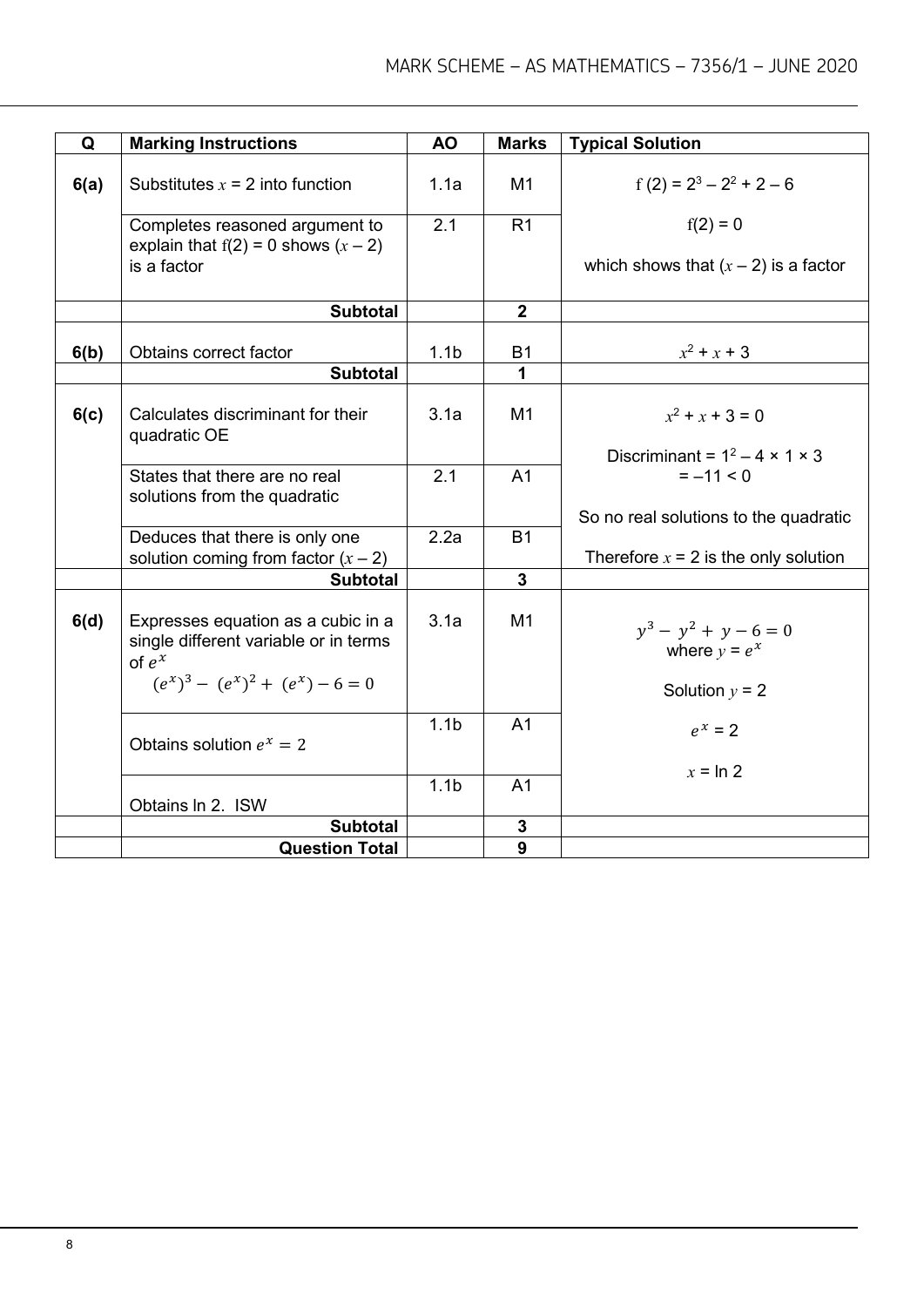| Q              | <b>Marking Instructions</b>                                                                                | <b>AO</b>        | <b>Marks</b>   | <b>Typical Solution</b>                                                                       |
|----------------|------------------------------------------------------------------------------------------------------------|------------------|----------------|-----------------------------------------------------------------------------------------------|
| $\overline{7}$ | Identifies transformed functions as<br>$(x \pm 3)^2$ and 2x or $\frac{1}{2}x$ , at least one<br>correct.   | 3.1a             | M <sub>1</sub> | C <sub>1</sub> has equation $y = (x - 3)^2$<br>L <sub>1</sub> has equation $y = \frac{1}{2}x$ |
|                | Forms correct equation                                                                                     | 1.1 <sub>b</sub> | A <sub>1</sub> | $(x-3)^2 = \frac{1}{2}x$                                                                      |
|                | Solves their quadratic equation                                                                            | 1.1a             | M <sub>1</sub> | $x^2 - \frac{13}{2}x + 9 = 0$                                                                 |
|                | Obtains correct $x$ values                                                                                 | 1.1 <sub>b</sub> | A <sub>1</sub> | $x = 2$ or $4\frac{1}{2}$                                                                     |
|                | Applies distance formula to their $x$<br>and $y$ values                                                    | 1.1a             | M1             | $y = 1$ or $2\frac{1}{4}$<br>Distance = $\sqrt{(4\frac{1}{2}-2)^2 + (2\frac{1}{4}-1)^2}$      |
|                | Obtains correct distance for their<br>intersection points (non-zero<br>values), any equivalent exact form. | 1.1 <sub>b</sub> | A1F            | $=\frac{5\sqrt{5}}{4}$                                                                        |
|                | Total                                                                                                      |                  | 6              |                                                                                               |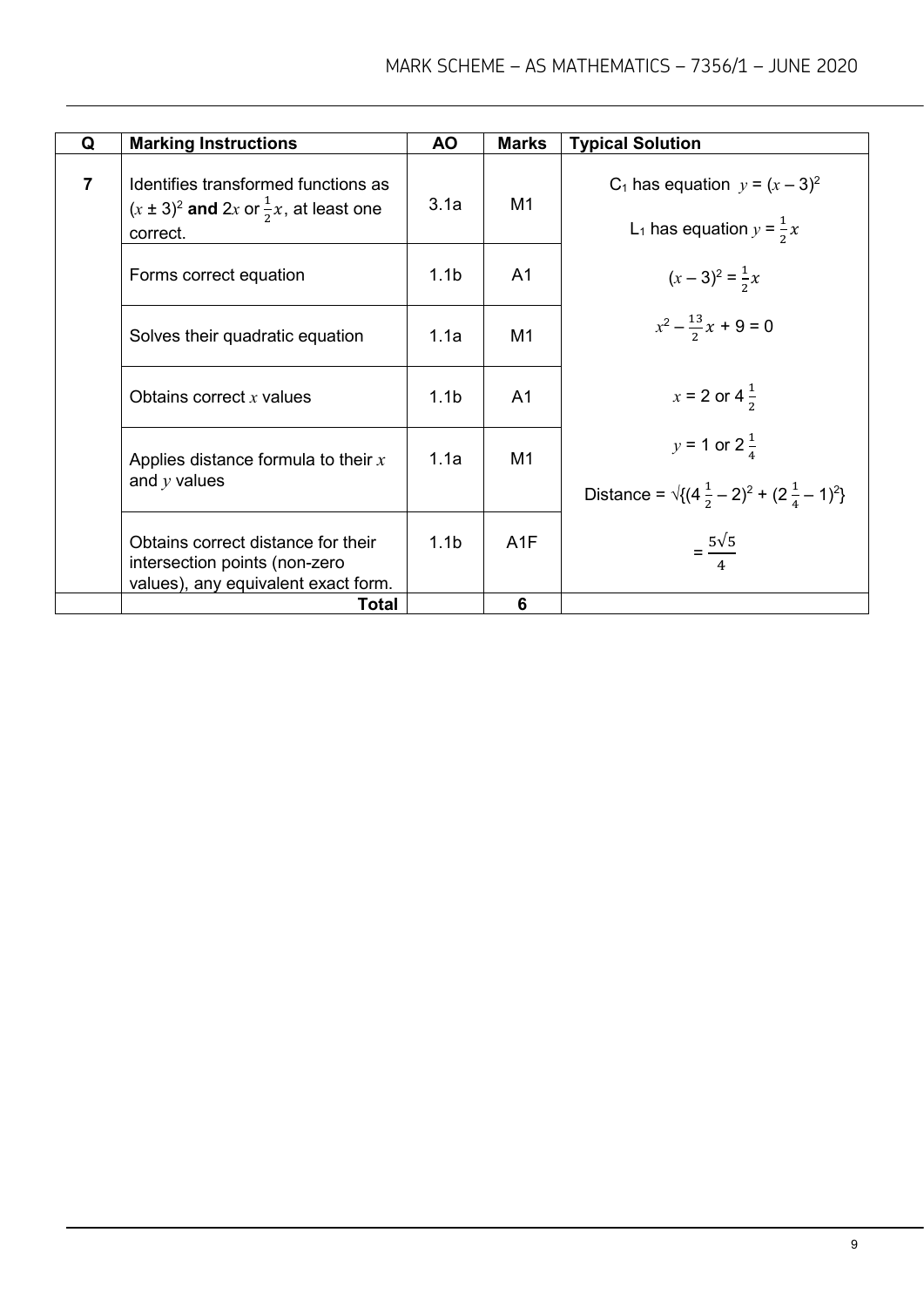| Q    | <b>Marking Instructions</b>                                          | <b>AO</b>        | <b>Marks</b>            | <b>Typical Solution</b>                                                                                   |
|------|----------------------------------------------------------------------|------------------|-------------------------|-----------------------------------------------------------------------------------------------------------|
| 8(a) | Recalls and applies gradient rule<br>for $e^{kx}$                    | 1.2              | <b>B1</b>               | Gradient = $4e^{4a}$<br>Equation is                                                                       |
|      | Uses their gradient in line equation<br>formula                      | 1.1a             | M <sub>1</sub>          | $y - e^{4a} = 4e^{4a}(x - a)$                                                                             |
|      | Obtains correct equation, any form,<br>FT their gradient.            | 1.1 <sub>b</sub> | A1F                     |                                                                                                           |
|      | <b>Subtotal</b>                                                      |                  | $\overline{\mathbf{3}}$ |                                                                                                           |
| 8(b) | Substitutes $x = 0$ and $y = 0$ into<br>their line equation          | 1.1a             | M1                      | $x = 0$ and $y = 0$ gives<br>$0 = e^{4a}(1 - 4a)$                                                         |
|      | Finds correct value of $a$ for their<br>equation                     | 1.1 <sub>b</sub> | A1F                     | $a = \frac{1}{4}$                                                                                         |
|      | <b>Subtotal</b>                                                      |                  | 2 <sup>1</sup>          |                                                                                                           |
| 8(c) | Deduces correct lower limit                                          | 2.2a             | <b>B1</b>               | Any negative gradient cuts curve<br>$0 \leq m$                                                            |
|      | Deduces correct upper limit based<br>on their answers to (a) and (b) | 2.2a             | M <sub>1</sub>          | With $a = \frac{1}{4}$ contact point is $(\frac{1}{4}, e)$<br>Gradient (0, 0) to $(\frac{1}{4}, e)$ is 4e |
|      | Obtains correct inequality                                           | 1.1 <sub>b</sub> | A <sub>1</sub>          | $0 \leq m < 4e$                                                                                           |
|      | <b>Subtotal</b>                                                      |                  | ${\bf 3}$               |                                                                                                           |
|      | <b>Question Total</b>                                                |                  | 8                       |                                                                                                           |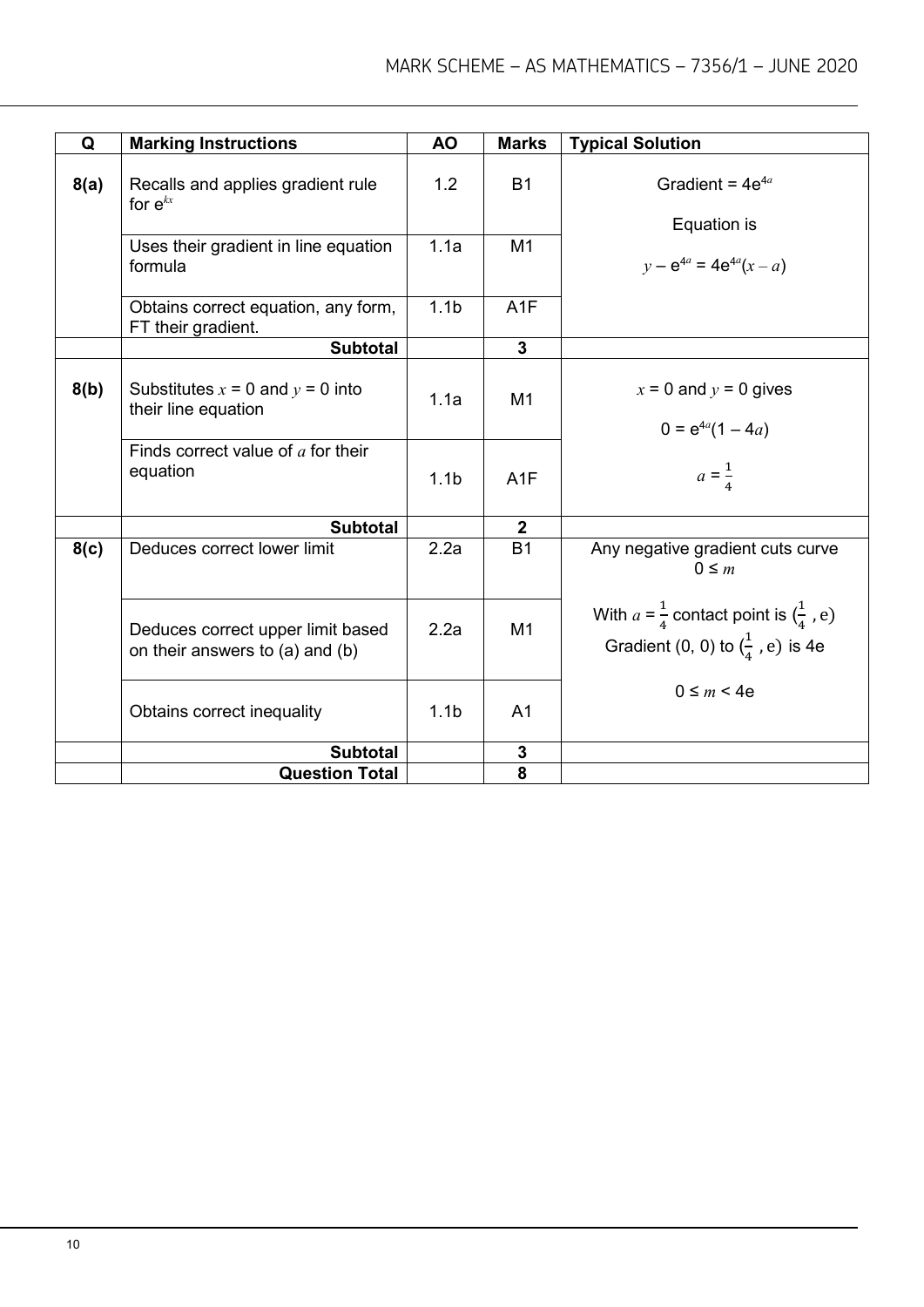| Q | <b>Marking Instructions</b>                                                      | <b>AO</b>        | <b>Marks</b>   | <b>Typical Solution</b>                                                                                                        |
|---|----------------------------------------------------------------------------------|------------------|----------------|--------------------------------------------------------------------------------------------------------------------------------|
|   |                                                                                  |                  |                |                                                                                                                                |
| 9 | Uses 'angle in a semicircle' to<br>justify $ACB = 90^\circ$                      | 2.4              | E1             | Angle $ACB = 90^\circ$ (Angle in a<br>semicircle)                                                                              |
|   | Deduces that $AB^2 = AC^2 + BC^2$                                                | 2.2a             | <b>B1</b>      | $AB^2 = BC^2 + AC^2$ (Pythagoras)                                                                                              |
|   | Applies area formula to one<br>triangle                                          | 1.1a             | M1             | Area of ABK = $\frac{1}{2}$ AB <sup>2</sup> sin 60°<br>Area of BCL = $\frac{1}{2}$ BC <sup>2</sup> sin 60°                     |
|   | Applies area formula to all three<br>triangles                                   | 1.1 <sub>b</sub> | A1             | Area of CAM = $\frac{1}{2}$ AC <sup>2</sup> sin 60°                                                                            |
|   | Forms a correct equation involving<br>BCL + CAM and completes<br>reasoned proof. | 2.1              | R <sub>1</sub> | BCL + CAM = $\frac{1}{2}$ sin 60° (BC <sup>2</sup> + AC <sup>2</sup> )<br>$=\frac{1}{2}$ sin 60° (AB <sup>2</sup> )<br>$=$ ABK |
|   | Total                                                                            |                  | 5              |                                                                                                                                |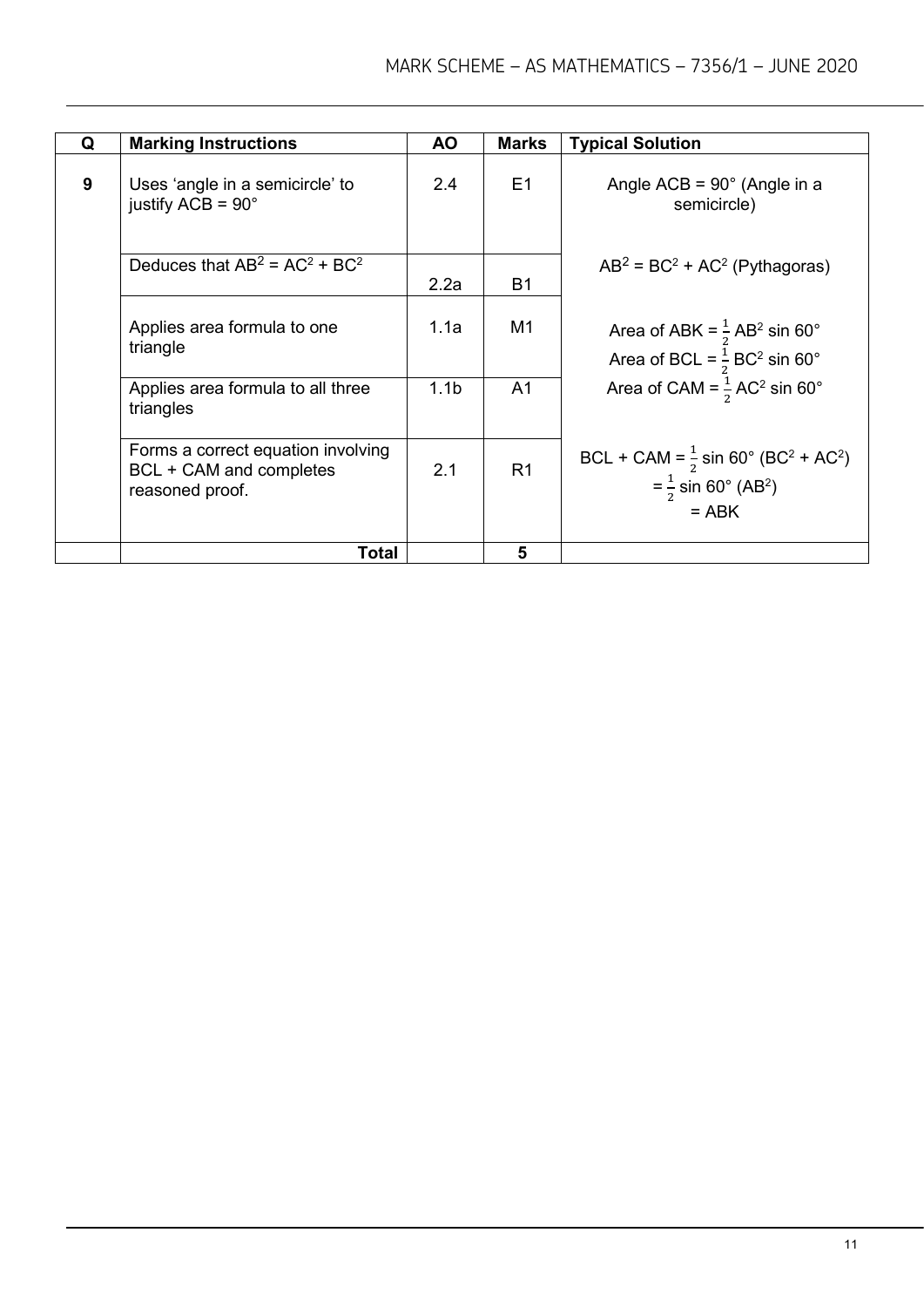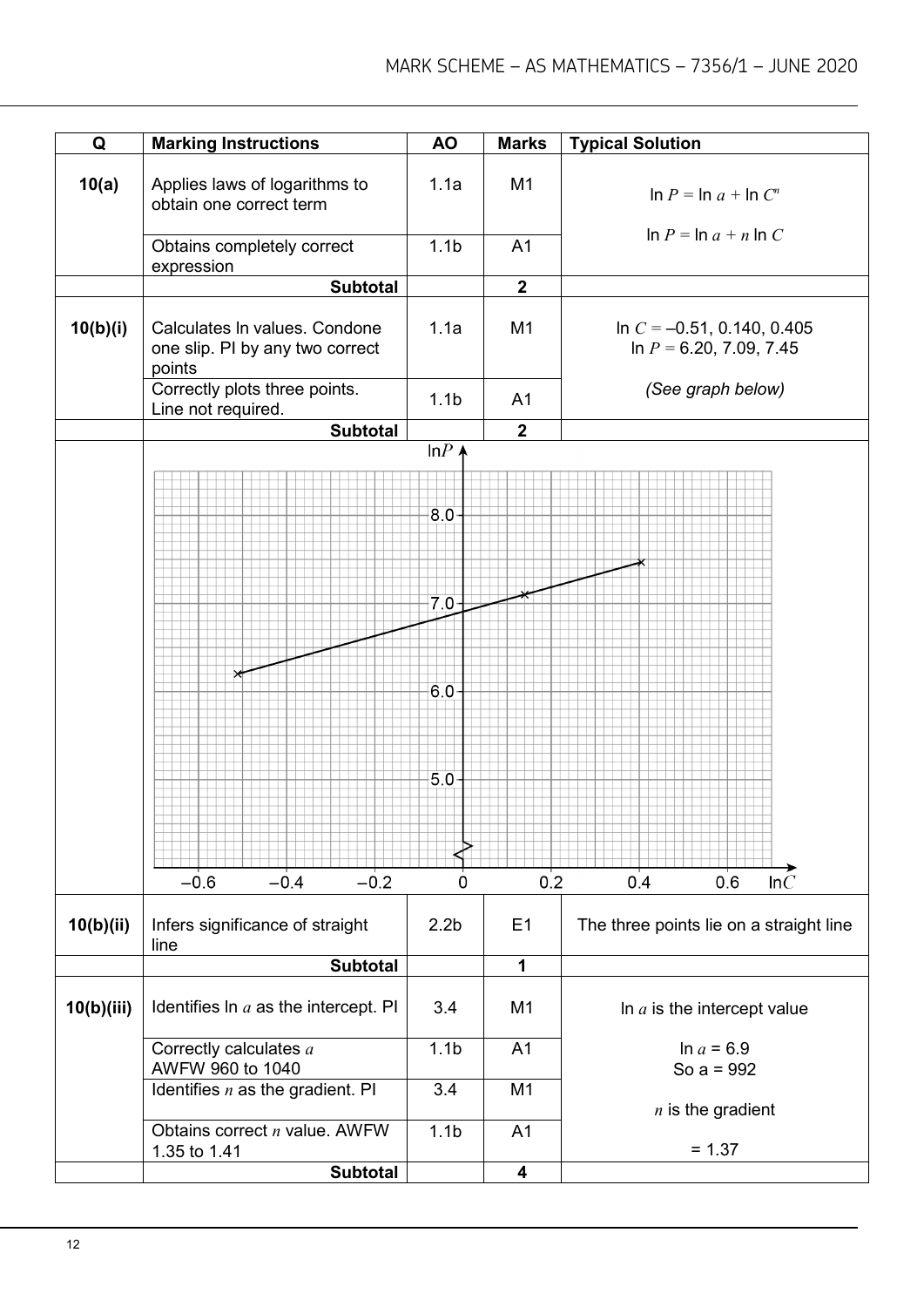| 10(c) | Explains significance of a                                                                                                         | 2.4  | E <sub>1</sub> | $a$ is the price for a 1 carat diamond |
|-------|------------------------------------------------------------------------------------------------------------------------------------|------|----------------|----------------------------------------|
|       | <b>Subtotal</b>                                                                                                                    |      |                |                                        |
| 10(d) | Substitutes their values into P<br>equation with $C = 2$<br>Or<br>Uses the graph to read off a<br>value for In P                   | 3.4  | M <sub>1</sub> | $992 \times 2^{1.37}$                  |
|       | Calculates correct value of P for<br>their values. AWFW 2440 to<br>2770<br>FT provided $>$ 2000 and $<$ 3000<br>must include units | 3.2a | A1F            | $=$ £2560                              |
|       | <b>Subtotal</b>                                                                                                                    |      | 2              |                                        |
|       | <b>Question Total</b>                                                                                                              |      | 12             |                                        |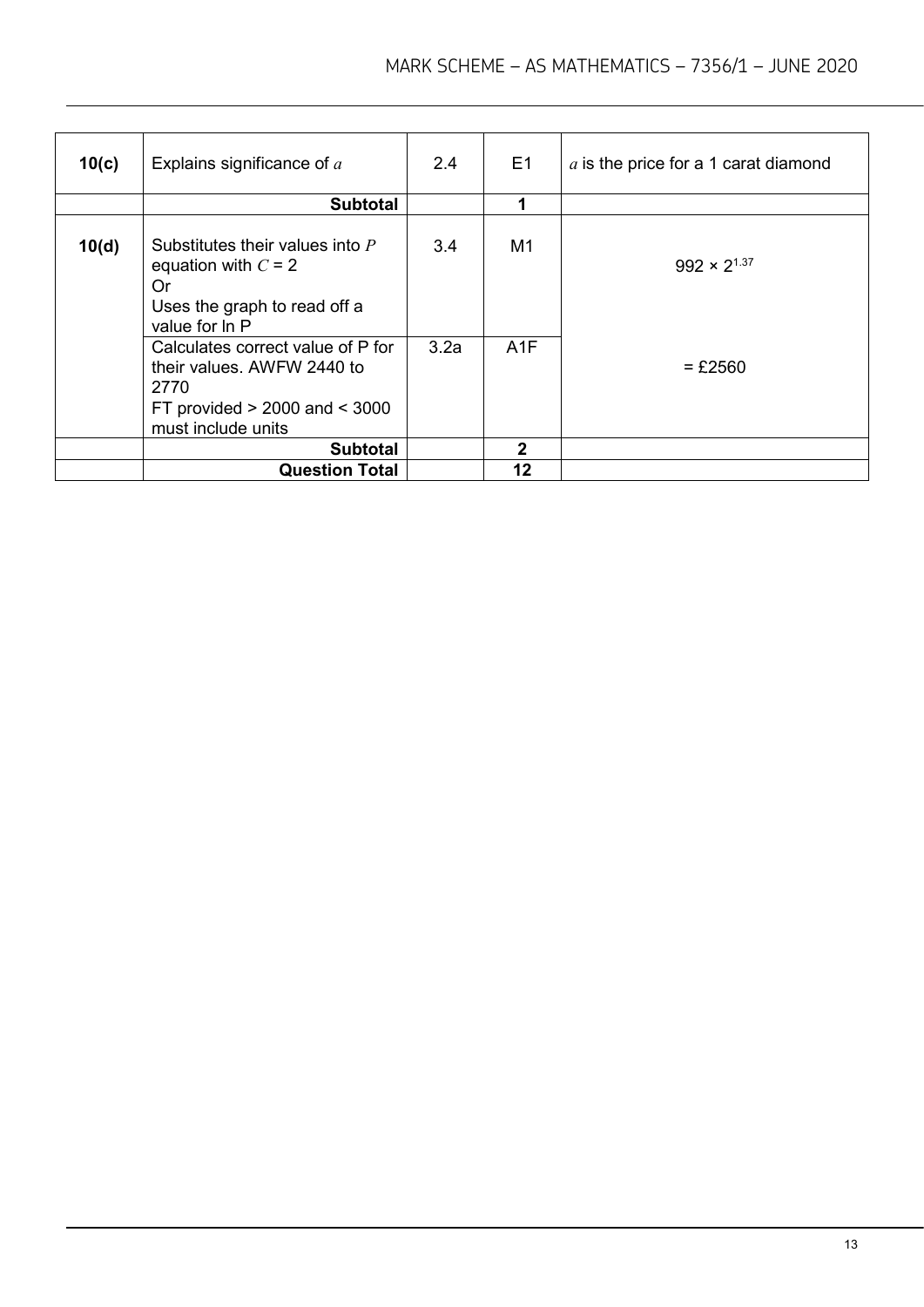|    | <b>Marking Instructions</b> | <b>AO</b>        | <b>Marks</b> | <b>Typical Solution</b> |
|----|-----------------------------|------------------|--------------|-------------------------|
| 11 | Circles correct answer      | 1.1 <sub>b</sub> | Β1           | 3 N                     |
|    | Total                       |                  |              |                         |

|    | <b>Marking Instructions</b> | ΑO   | <b>Marks</b>   | <b>Typical Solution</b> |
|----|-----------------------------|------|----------------|-------------------------|
| 12 | Ticks correct box           | 1.1b | B <sub>1</sub> | $\sqrt{13^2+10^2}$      |
|    | Total                       |      |                |                         |

|    | <b>Marking Instructions</b>                                                                     | <b>AO</b> | <b>Marks</b>   | <b>Typical Solution</b>                          |
|----|-------------------------------------------------------------------------------------------------|-----------|----------------|--------------------------------------------------|
| 13 | Uses definition of acceleration                                                                 | 1.2       | <b>B1</b>      | Gradient of v-t graph represents<br>acceleration |
|    | Uses appropriate gradient formula<br><b>OE</b>                                                  | 1.1a      | M <sub>1</sub> | $a = \frac{v - u}{t}$                            |
|    | Substitutes $u, v$ and $t$ into gradient<br>formula and rearranges to find<br>given equation AG | 2.1       | R <sub>1</sub> | $\Rightarrow v = u + at$                         |
|    | Total                                                                                           |           | 3              |                                                  |

| Q  | <b>Marking Instructions</b>                                                         | AO.              | <b>Marks</b>   | <b>Typical Solution</b>                                  |
|----|-------------------------------------------------------------------------------------|------------------|----------------|----------------------------------------------------------|
| 14 | Uses appropriate constant<br>acceleration equation to find the<br>acceleration      | 3.4              | M1             | $v^2 = u^2 + 2as$<br>Using $s = 3.2, u = 0$ and $v = 4$  |
|    | Obtains correct value for a                                                         | 1.1 <sub>b</sub> | A <sub>1</sub> | $a = 2.5$                                                |
|    | Uses their $a$ value with Newton's<br>second Law to determine<br>magnitude of force | 3.4              | M1             | $F = ma \implies F = 0.25$                               |
|    | Calculates the magnitude of the<br>given vector                                     | 1.1 <sub>b</sub> | <b>B1</b>      | $\sqrt{7^2 + 24^2} = 25$                                 |
|    | Deduces, using given information,<br>correct vector form of the force               | 2.2a             | A <sub>1</sub> | $\mathbf{F} = \frac{1}{100}(7\mathbf{i} + 24\mathbf{j})$ |
|    | Total                                                                               |                  | 5              |                                                          |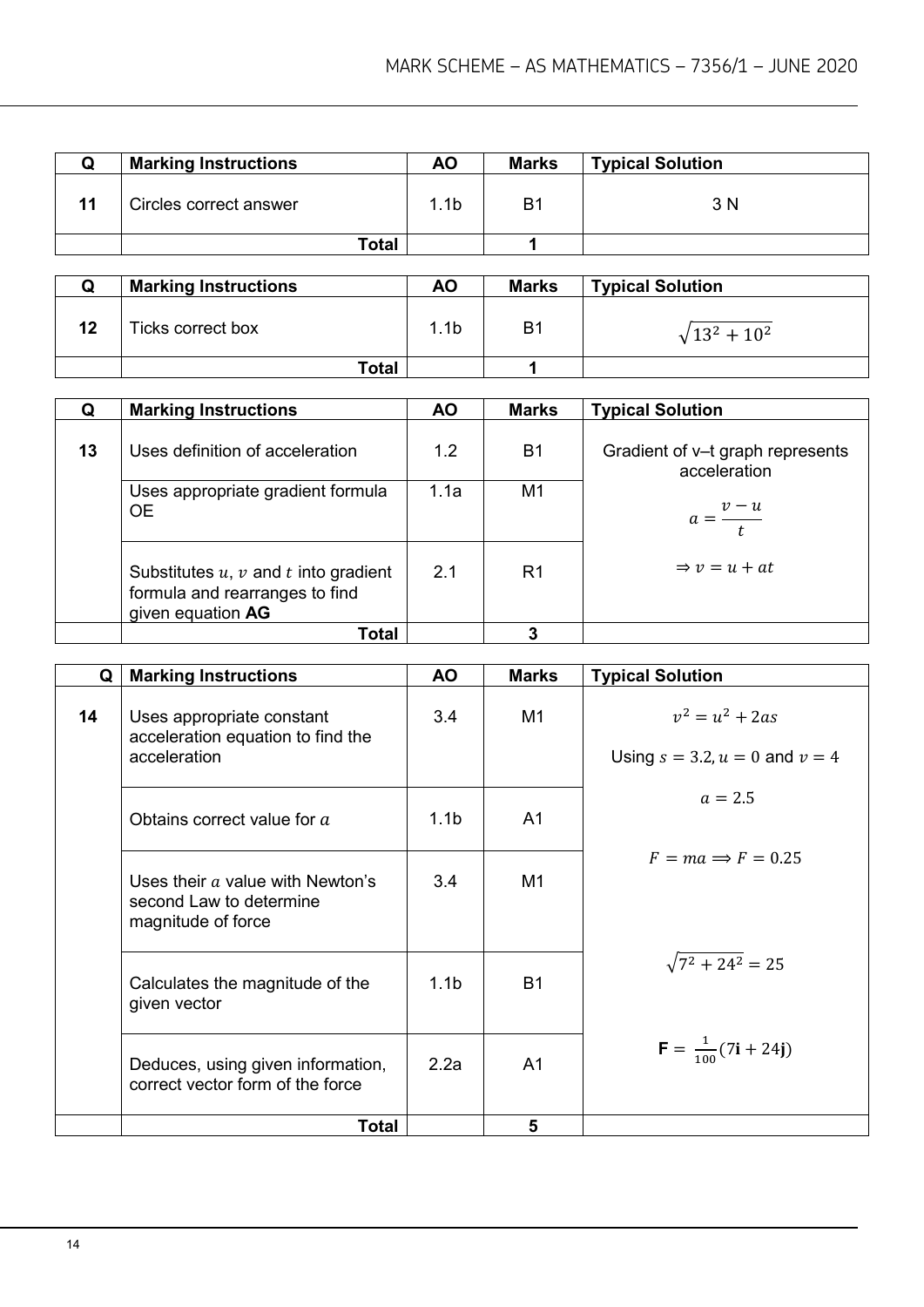| Q     | <b>Marking Instructions</b>                                                      | AO.              | <b>Marks</b>   | <b>Typical Solution</b>             |
|-------|----------------------------------------------------------------------------------|------------------|----------------|-------------------------------------|
| 15(a) | Integrates $a$ to find $v$ with at least<br>one term correct                     | 3.4              | M1             | $v = \int a \ dt$                   |
|       | Finds fully correct final expression<br>Condone presence of $+ c$                | 1.1 <sub>b</sub> | A <sub>1</sub> | $v = 4t - t^3$                      |
|       | <b>Subtotal</b>                                                                  |                  | $\overline{2}$ |                                     |
| 15(b) | Integrates $v$ to find $s$ with at least<br>one term correct                     | 3.1 <sub>b</sub> | M <sub>1</sub> | $s = \int v \ dt$                   |
|       | Integrates their answer to (a)<br>correctly including constant of<br>integration | 1.1 <sub>b</sub> | A1F            | $s = 2t^2 - \frac{1}{4}t^4 + k$     |
|       | Uses given conditions to find<br>constant                                        | 3.4              | M1             | $39 = 8 - 4 + k \Rightarrow k = 35$ |
|       | Equates their expression for s to<br>zero and finds a value for $t$              | 1.1a             | M1             | $0 = t^4 - 8t^2 - 140$              |
|       | Obtains correct value of $t$ to<br>required accuracy                             | 1.1 <sub>b</sub> | A <sub>1</sub> | $t = 4.06$ seconds                  |
|       | <b>Subtotal</b>                                                                  |                  | 5              |                                     |
|       | <b>Question Total</b>                                                            |                  | $\overline{7}$ |                                     |